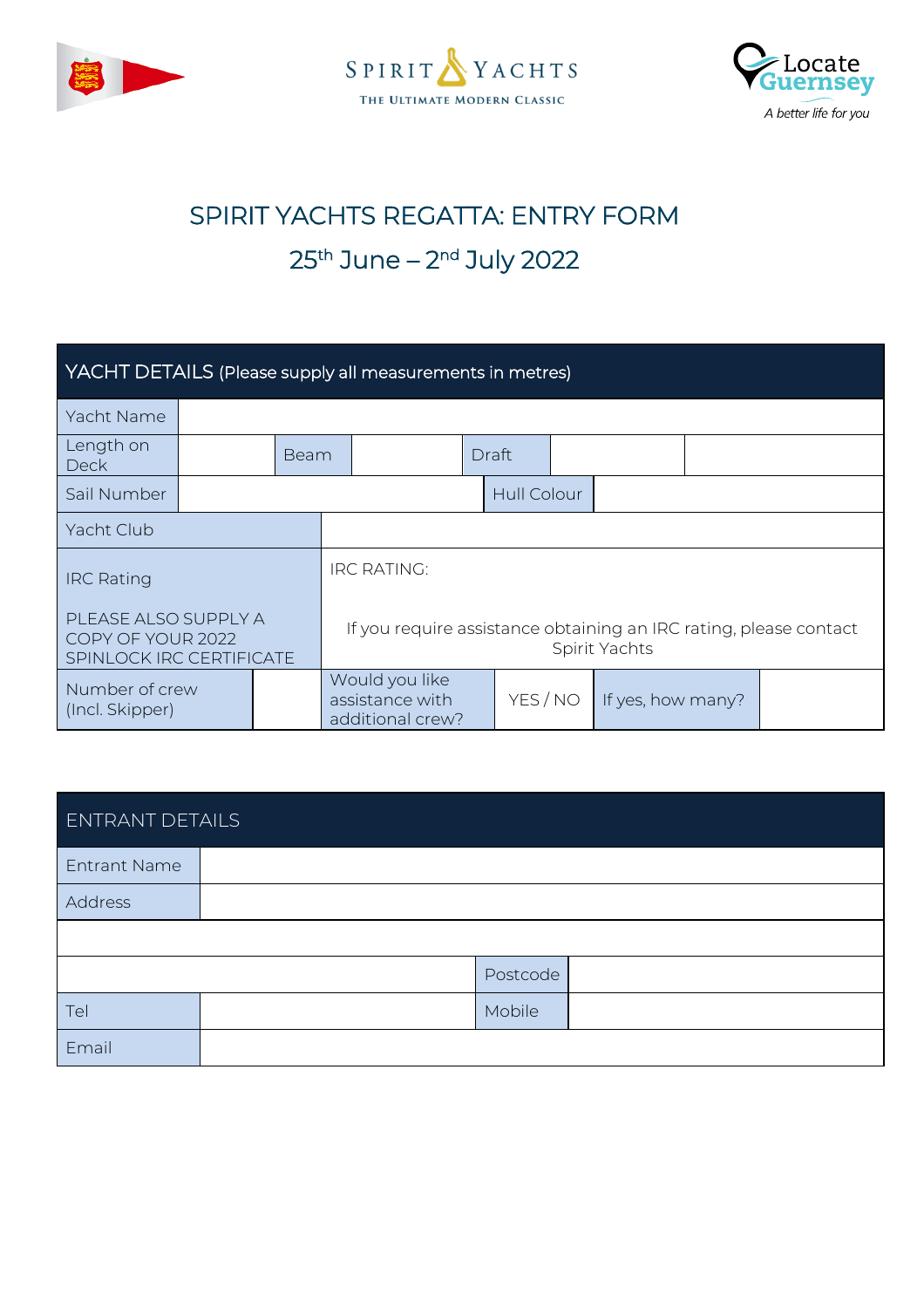





#### BERTHING

Berthing for all entrants will be at St Peter Port harbour from midday Saturday 25<sup>th</sup> June to midday Saturday 2<sup>nd</sup> July. Berthing can be booked and paid for as part of entry, please see costs below.

Any yacht wishing to berth outside of these dates and times will need to contact Guernsey Harbours direct: 01481 725987 / [www.harbours.gg](http://www.harbours.gg/) 

| YACHT LENGTH OVERALL | BERTHING COST PER 24 HOURS |
|----------------------|----------------------------|
| Up to 7.99m          | £17.60                     |
| $8m - 9.99m$         | £21.60                     |
| $10m - 11.99m$       | £27.20                     |
| $12m - 13.99m$       | £30.40                     |
| 14m - 15.99m         | £35.20                     |
| 16m – 17.99m         | £38.40                     |
| 18m - 19.99m         | £41.60                     |
| $20m - 21.99m$       | £50.40                     |
| $22m - 23.99m$       | £54.40                     |
| $24m - 25.99m$       | £60.00                     |
| $26m - 39.99m$       | £106.40                    |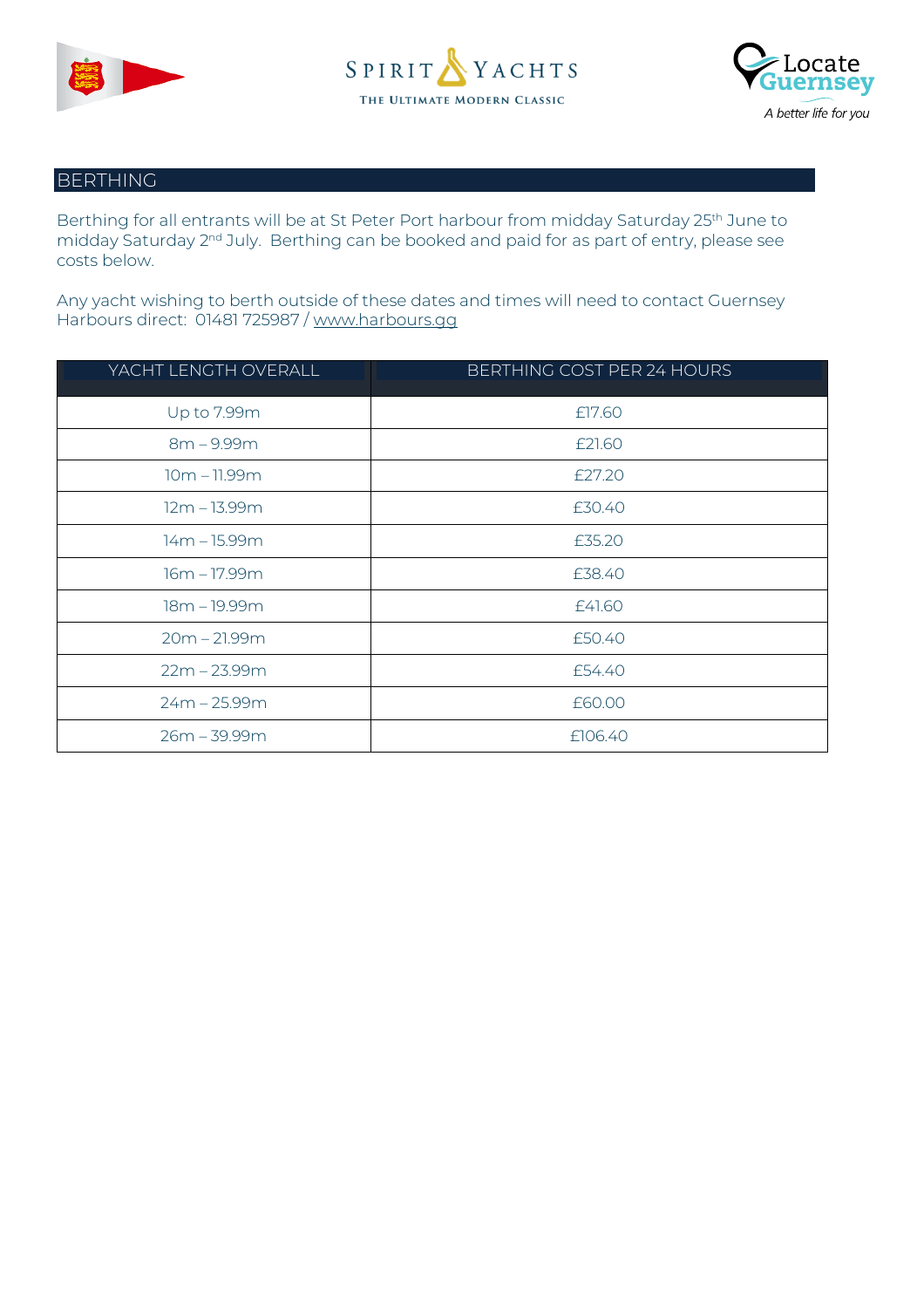





#### ENTRY FORM

The cost for most social events for owners and their crew are included within the regatta entry. The only social not included in the entry fee is the regatta prize giving dinner, and all attendees will need to pre-order tickets for this event.

Any 'non-competing' guests wishing to join the social events, will require a ticket at the below costs.

Please confirm how many people (owners, crew and guests) will be attending each evening under the 'Number' column below. This will allow us to manage the numbers for each event.

|                                                                                                                                                              | <b>NUMBER</b>    | UNIT COST                   | <b>TOTAL</b> |
|--------------------------------------------------------------------------------------------------------------------------------------------------------------|------------------|-----------------------------|--------------|
| <b>RACING ENTRY</b><br>Calculation based on Length Overall in metres:<br>Please calculate exactly                                                            |                  | £40 per metre               |              |
| BERTHING (for 7 nights)<br>Calculation based on Length Overall in metres:<br>Please calculate exactly                                                        |                  | See table on<br>page 2      |              |
| WELCOME DRINKS HOSTED BY LOCATE GUERNSEY:<br>SATURDAY 25TH JUNE<br>Dress Code: Smart Yachting                                                                | Crew:<br>Guests: | £0 owner/crew,<br>£30 guest |              |
| RUM TASTING & BBQ AT GUERNSEY YACHT CLUB:<br>SUNDAY 26TH JUNE<br>Dress Code: Casual                                                                          | Crew:<br>Guests: | £0 owner/crew,<br>£25 guest |              |
| DINNER AT GUERNSEY YACHT CLUB:<br>TUESDAY 28TH JUNE<br>Dress Code: Casual                                                                                    | Crew:<br>Guests: | £0 owner/crew,<br>£20 guest |              |
| SUNSET BBQ DINNER ON HERM ISLAND:<br>WEDNESDAY 29TH JUNE<br>Dress Code: Smart Yachting                                                                       | Crew:<br>Guests: | £0 owner/crew,<br>£40 guest |              |
| REGATTA PRIZE GIVING DINNER AT OLD<br><b>GOVERNMENT HOUSE HOTEL: FRIDAY 1ST JULY</b><br>Includes welcome drinks and three course dinner<br>Dress Code: Smart | Crew:<br>Guests: | £60 per person              |              |
| <b>TOTAL FEE PAYABLE</b>                                                                                                                                     |                  |                             |              |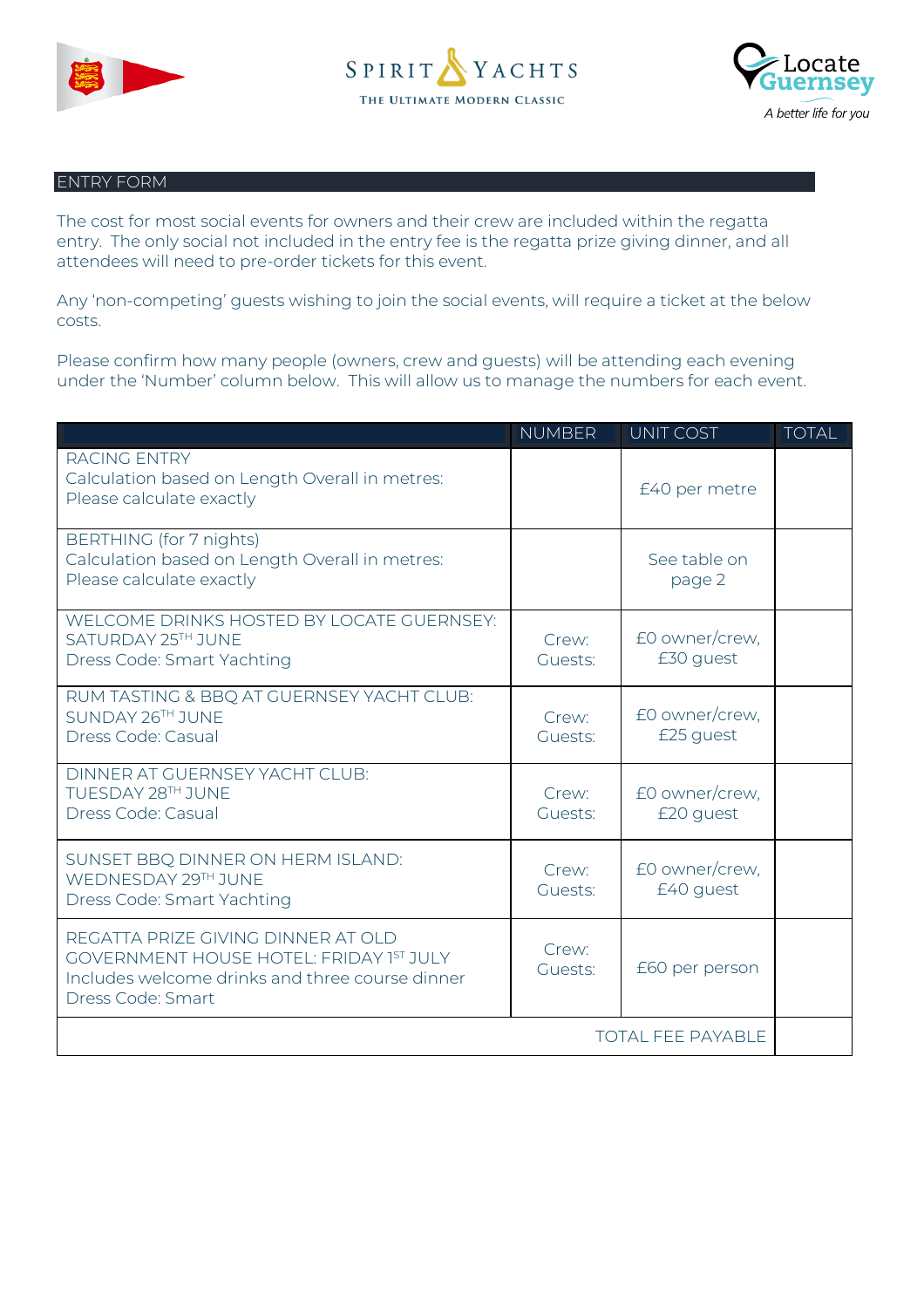





#### PAYMENT DETAILS

Please pay by BACS to the following Spirit Yachts Ltd account details using the reference '2022 regatta':

Name: Spirit Yachts Ltd. Sort code: 30-94-55 Account number: 04667019 IBAN: GB55 LOYD 30945504667019 BIC: LOYD GB21046

### Please Note: Entries received after 1st June will incur an additional Late Entry Surcharge of £200

Please send your completed entry form to:

Helen Porter:

helen@spirityachts.com

OR

| Helen Porter,         |
|-----------------------|
| Spirit Yachts Ltd,    |
| New Cut East,         |
| Ipswich Haven Marina, |
| Ipswich               |
| Suffolk               |
| IP3 OFA               |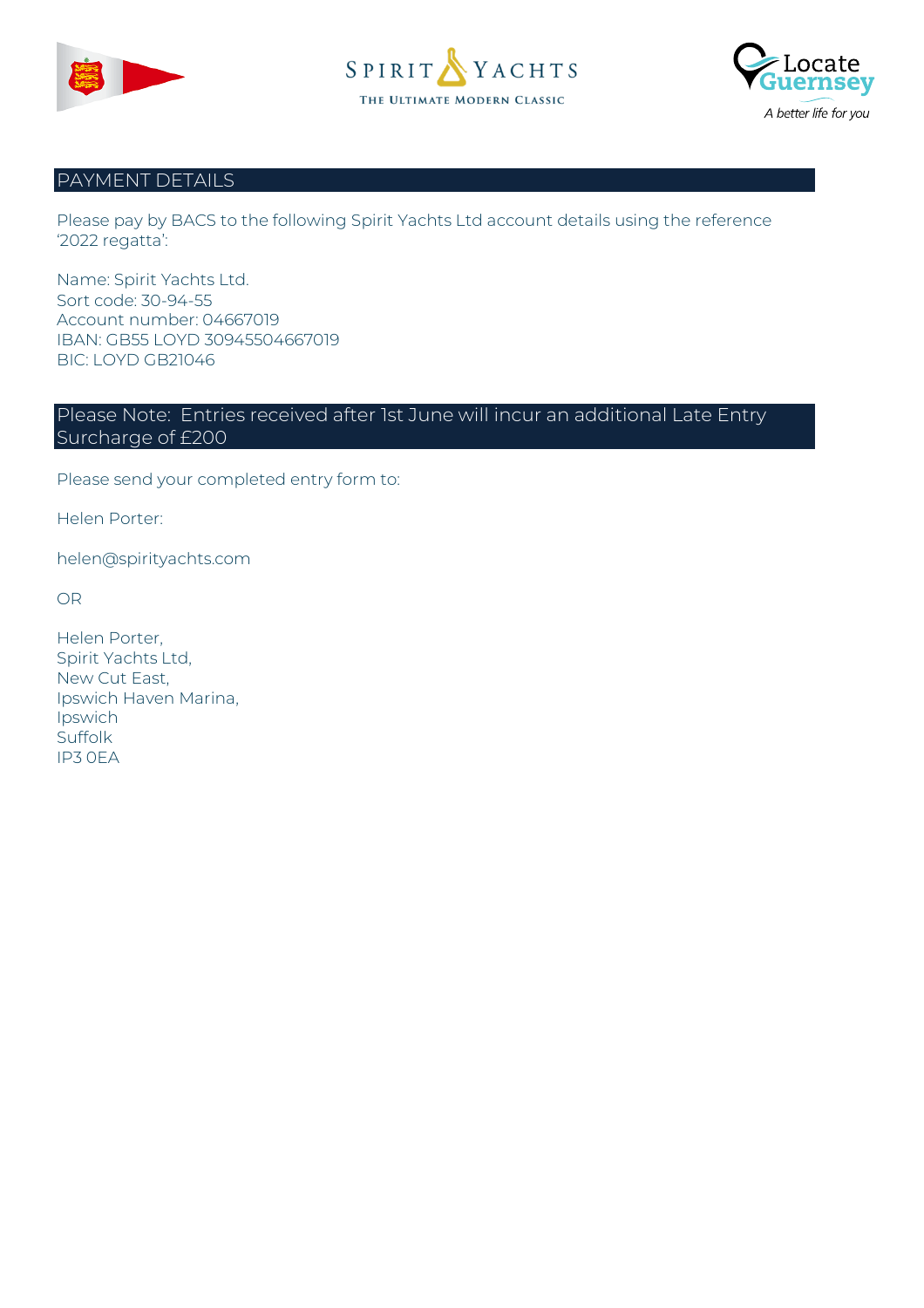





## RISK STATEMENT by the Owner/Skipper submitting this Entry Form

| Rule 3 of the Racing Rules of Sailing states: "The responsibility for a yacht's decision to participate in<br>a race or to continue racing is hers alone."                                                                                                                                                  |                                                                                                        |      |  |  |
|-------------------------------------------------------------------------------------------------------------------------------------------------------------------------------------------------------------------------------------------------------------------------------------------------------------|--------------------------------------------------------------------------------------------------------|------|--|--|
| Sailing is by its nature an unpredictable sport and therefore involves an element of risk. By taking<br>part in the event, each competitor agrees and acknowledges that:                                                                                                                                    |                                                                                                        |      |  |  |
| a) They are aware of the inherent element of risk involved in the sport and accept responsibility for<br>the exposure of themselves, their crew and their yacht to such inherent risk whilst taking part in the<br>event;                                                                                   |                                                                                                        |      |  |  |
| whether afloat or ashore;                                                                                                                                                                                                                                                                                   | b) They are responsible for the safety of themselves, their crew, their yacht and their other property |      |  |  |
| or omissions;                                                                                                                                                                                                                                                                                               | c) They accept responsibility for any injury, damage or loss to the extent caused by their own actions |      |  |  |
| d) Their boat is in good order, equipped to sail in the event and they are fit to participate;<br>e) The provision of a race management team, patrol boats, and other officials and volunteers by the<br>event organiser does not relieve them of their own responsibilities;                               |                                                                                                        |      |  |  |
| f) The provision of patrol boat cover is limited to such assistance, particularly in extreme weather<br>conditions, as can be practically provided in the circumstances;                                                                                                                                    |                                                                                                        |      |  |  |
| g) It is their responsibility to familiarise themselves with any risks specific to this venue or this event<br>drawn to their attention in any rules and information produced for the venue or event and to attend<br>any safety briefing held for the event;                                               |                                                                                                        |      |  |  |
| h) They are responsible for ensuring that their boat is equipped and seaworthy so as to be able to<br>face extremes of weather; that there is a crew sufficient in number, experience and fitness to<br>withstand such weather; and that the safety equipment is properly maintained, stowed and in date    |                                                                                                        |      |  |  |
| and is familiar to the crew.<br>i) Their boat is adequately insured, with cover of at least £3million against third party claims.                                                                                                                                                                           |                                                                                                        |      |  |  |
| Signature below indicates I have read, understood and accept the provisions in the Notice of Race<br>including this Entry Form and I agree to be bound by the Rules that apply to this event and agree<br>that my boat will conform to the requirements set out in the Notice of Race throughout the event. |                                                                                                        |      |  |  |
|                                                                                                                                                                                                                                                                                                             |                                                                                                        |      |  |  |
| Signature of<br>Owner/Skipper                                                                                                                                                                                                                                                                               |                                                                                                        | Date |  |  |
| Name of<br>Owner/Skipper                                                                                                                                                                                                                                                                                    |                                                                                                        |      |  |  |

Please see GDPR form on the page below, which requires a signature.